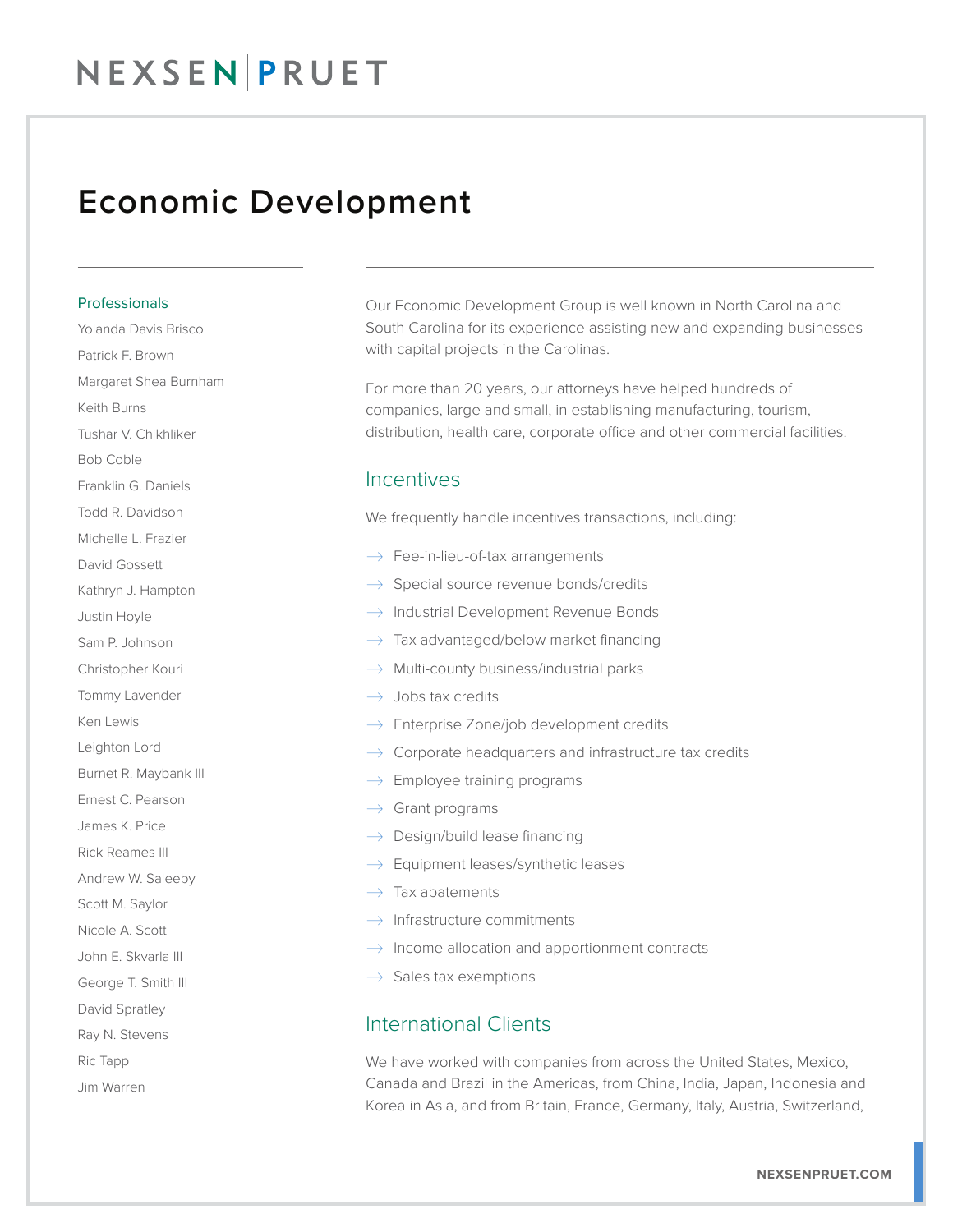Russia, Turkey and Slovenia in Europe.

Our Economic Development Group provides support to the companies' project coordinators and consultants in evaluating, negotiating and documenting economic development incentives offered by state and local governments, as well as providing guidance and input on all aspects of a site selection project. Nexsen Pruet also represents state and local governmental entities in economic development transactions and in development of new programs and legislation.

As part of our civic commitment to the growth and prosperity of our communities, we support state, regional and local economic development organizations. We also work to maintain relationships with appointed and elected officials, as those positions change over time.

#### **Experience**

#### USGA

Rural America Bond Program Sheetz Distribution Facility The Boeing Company

#### News

06.13.2022 | Firm News Nexsen Pruet Welcomes New Director of Economic Development

08.23.2021 | News from Nexsen Pruet Yolanda Brisco Selected to Charlotte Business Journal's 2021 40 Under 40

02.04.2021 Site Selection Consulting - US Golf Association

01.26.2021 | Media Mention Morrisville Bridge Named in Honor of Nexsen Pruet's Scott Saylor

01.04.2021 | News from Nexsen Pruet Hire Bolsters N.C. Economic Development Group

10.09.2020 | News from Nexsen Pruet Nexsen Pruet Attorney Continues Economic Development Leadership

07.14.2020 | News from Nexsen Pruet Former S.C. Department of Revenue Director Joins Nexsen Pruet

05.27.2020 | Media Mention Tushar Chikhliker on Pharmaceutical and Technology Development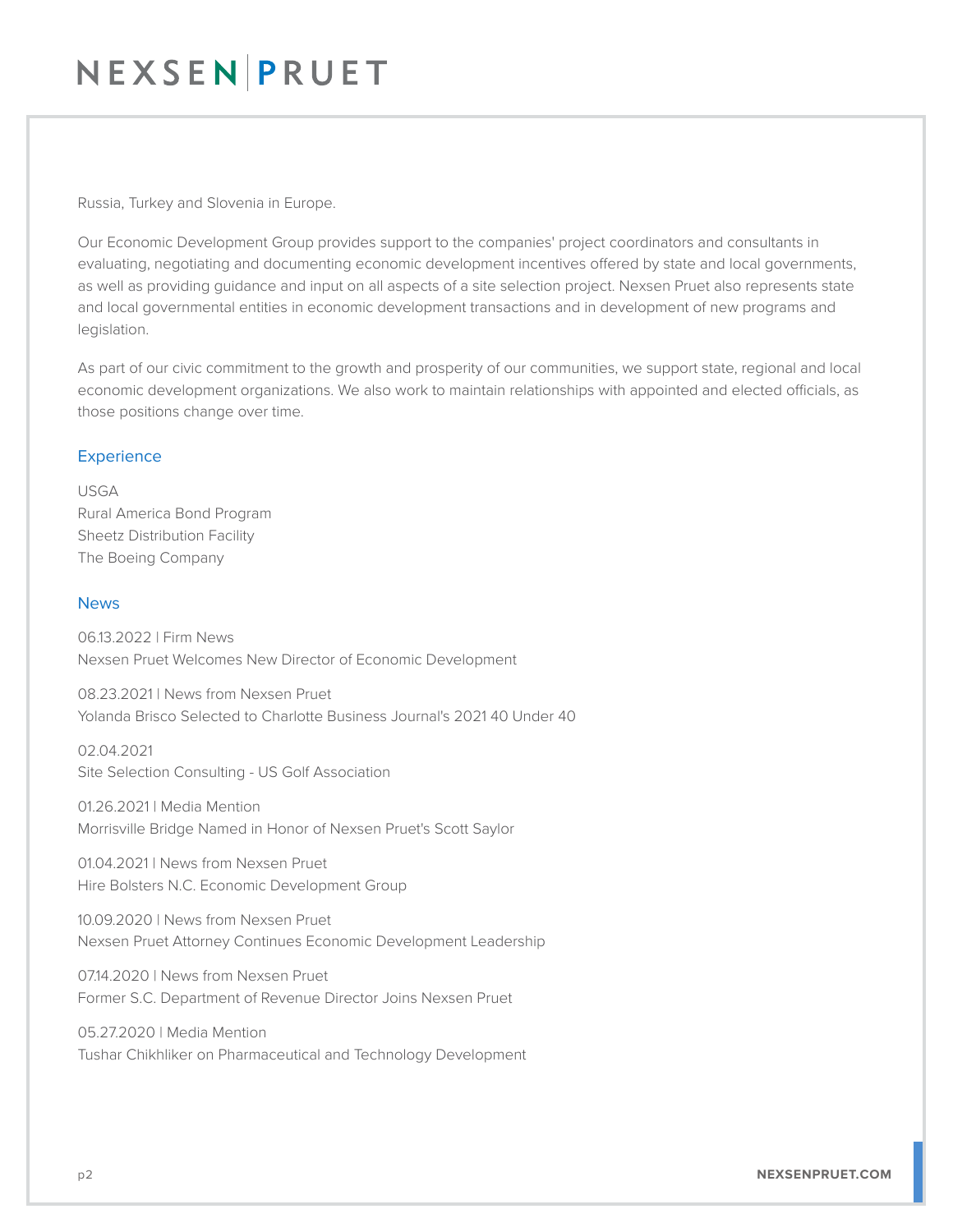05.21.2020 | Blog Post Tushar Chikhliker Discusses the Status of Economic Development in South Carolina

04.08.2020 | News from Nexsen Pruet Burnie Maybank Hosts New Economic Development Podcast

01.09.2020 | News from Nexsen Pruet Nexsen Pruet Names New Members for 2020

01.08.2020 | News from Nexsen Pruet Leighton Lord and Sam Johnson recognized among "50 Most Influential People In Columbia" by Columbia Business Monthly

11.20.2019 | News from Nexsen Pruet Andrew Saleeby and Christy Rogers Join Nexsen Pruet

08.15.2019 | News from Nexsen Pruet 76 Nexsen Pruet Attorneys Named to 2020 Best Lawyers in America® List

07.16.2019 | News from Nexsen Pruet Chris Kouri elected to the North Carolina Economic Development Association Board of Directors

10.25.2018 Nexsen Pruet's Economic Development Attorneys Among the Best in the South

02.06.2017 Former SC Revenue Director Welcomed Back to Firm

#### **Events**

Winter 2022 | Webinar Webinar Series: Life Sciences

06.18.2021 | Webinar Webinar Series: Food & Beverage Friday - Session 3 | South Carolina's COVID-19 Liability Immunity Act

04.23.2021 Webinar Series: Food & Beverage Friday - Session 2 | Workforce Issues in the Food and Beverage Manufacturing Industry

04.16.2021 Webinar Series: Food & Beverage Friday - Session 1 | Innovation in the Food and Beverage Industry